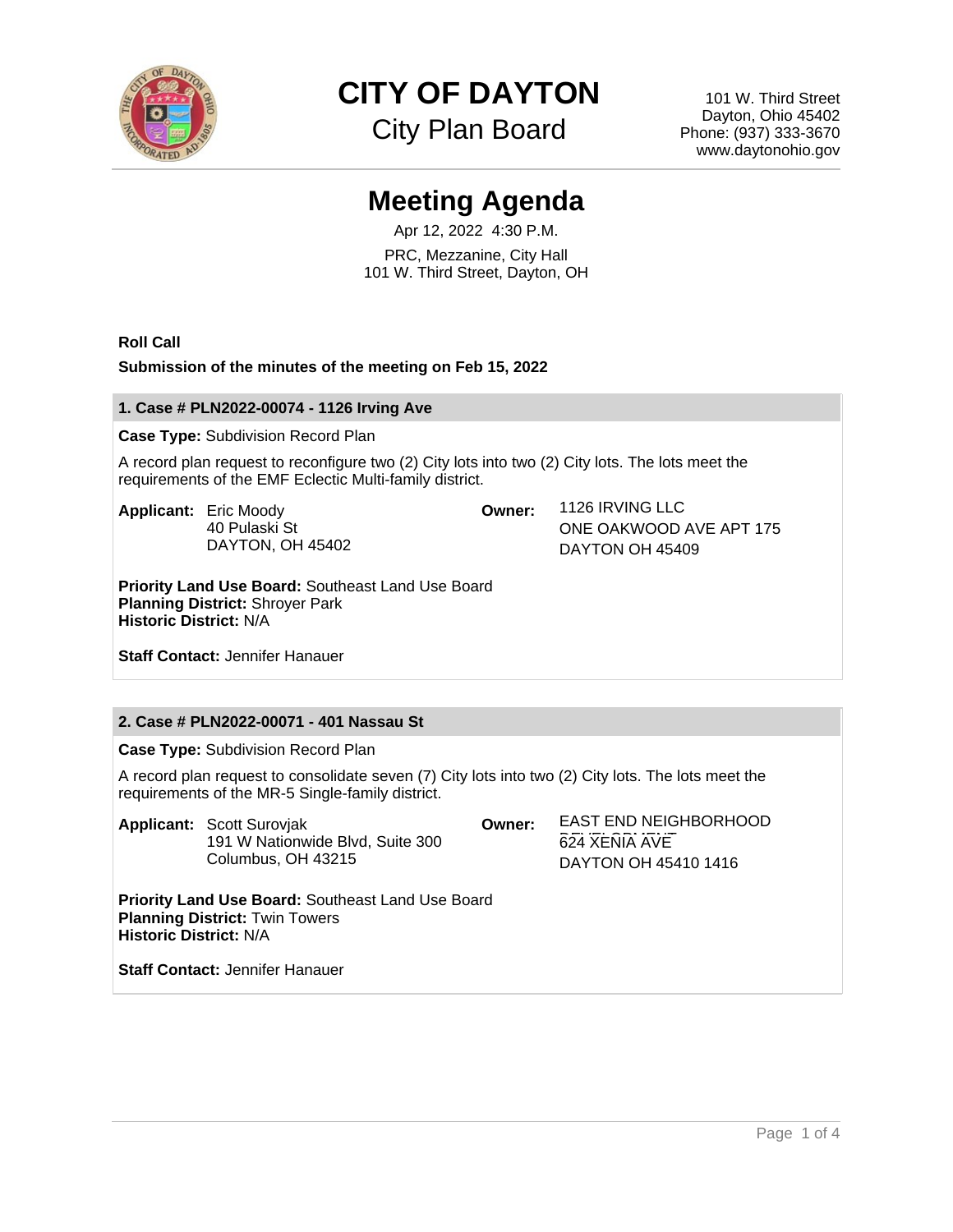#### **3. Case # PLN2022-00083 - 60 York Ave**

**Case Type:** Subdivision Record Plan

A record plan request to consolidate two (2) City lots into one (1) City lot. The lots meet the requirements of the MR-5 Single-family district.

**Applicant:** J. Bryant Abt 8534 YANKEE ST DAYTON, OH 45458 **Owner:** GARCIA ERIK VALDES 60 YORK AVE DAYTON OH 45403

**Priority Land Use Board:** Northeast Land Use Board **Planning District:** Springfield **Historic District:**

**Staff Contact:** Jennifer Hanauer

#### **4. Case # PLN2022-00070 - 3949 Madrid Ave**

**Case Type:** Subdivision Record Plan

A record plan request to subdivide one (1) City lot into two (2) City lots. One lot does not meet lot standards of the SR-2 Suburban Single-family district. The subject property has requested a Conditional Use and variances for lot size, lot width andf front setback with the BZA March 2022.

**Applicant:** Andrew Hogan 201 E Fifth Street, Suite 800 Cincinnati, OH 45020

**Owner:** PS INVESTMENTS INC 2864 SPRING GROVE AVE CINCINNATI OH 45255

**Priority Land Use Board:** Northeast Land Use Board **Planning District:** DeWeese **Historic District:** N/A

**Staff Contact:** Abigail Free

#### **5. Case # PLN2022-00072 - 222 N Saint Clair St**

#### **Case Type:**

A record plan request to consolidate two (2) City lots into one (1) City lot. The lot meets the requirements of the CBD Central Business district.

**Applicant:** Howard Updyke 222 N St. Clair Street DAYTON, OH 45402

**Owner:** OPAL PROJECT LLC 4640 FISHBURG RD

DAYTON OH 45424

**Priority Land Use Board:** Downtown Land Use Board **Planning District:** Downtown **Historic District:** N/A

**Staff Contact:** Abigail Free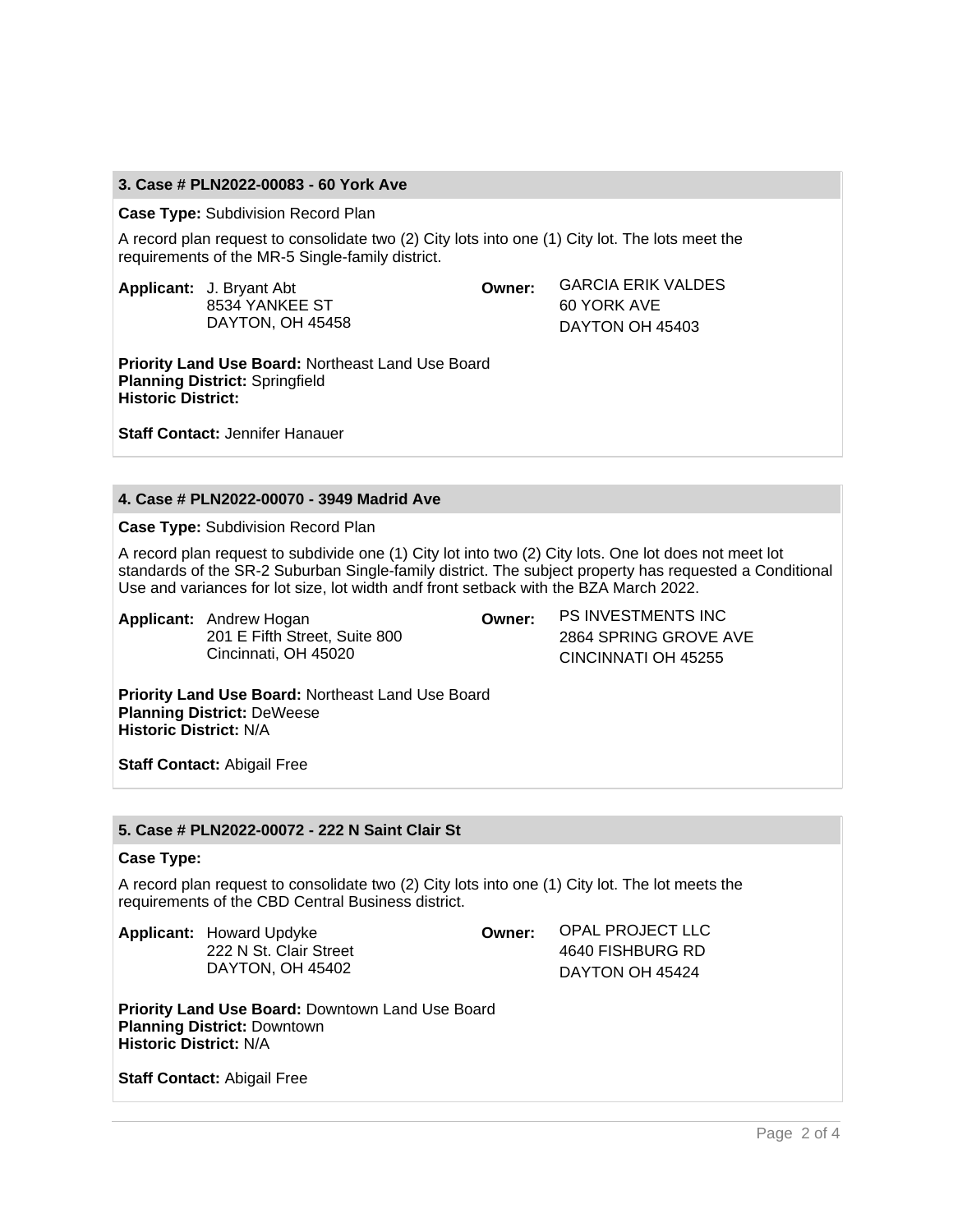#### **6. Case # PLN2022-00073 - 6 Innovation Ct**

**Case Type:** Subdivision Record Plan

A record plan request to subdivide one (1) parcel with three segments into one (1) City lot and two (2) remainders. The lots meet the requirements of the BP Buisness Park district.

**Applicant:** Brian Ramirez 3620 Developers Road Indianapolis, IN 46227

**Owner:** SHOUP MILL FARMS INC 3000 G HENKLE DR. LEBANON OH 45036

**Priority Land Use Board:** Northeast Land Use Board **Planning District:** Northridge Estates **Historic District:** N/A

**Staff Contact:** Abigail Free

#### **7. Case # PLN2022-00068 - 6 Innovation Ct**

**Case Type:** Major Site Design Review

A major site design review application by Cellect Towers LLC to allow for the construction of a cell tower at the property located at 6 Innovation Court in the Business Park (BP) Zoning District within the PD-32 overlay. The subject property is located within the Northridge Estates Planning District. Per the Montgomery County Auditor, the property is identified via parcel number: R72117203 0001.

**Applicant:** Cellect Towers LLC c/o Brian Ramirez 3620 Developers Road Indianapolis, IN 46227

Shoup Mill Farms INC 3000 G Henkle Dr. Lebanon OH 45036

**Priority Land Use Board: Planning District:** Northridge Estates **Historic District:** N/A

**Staff Contact:** Jeff Green